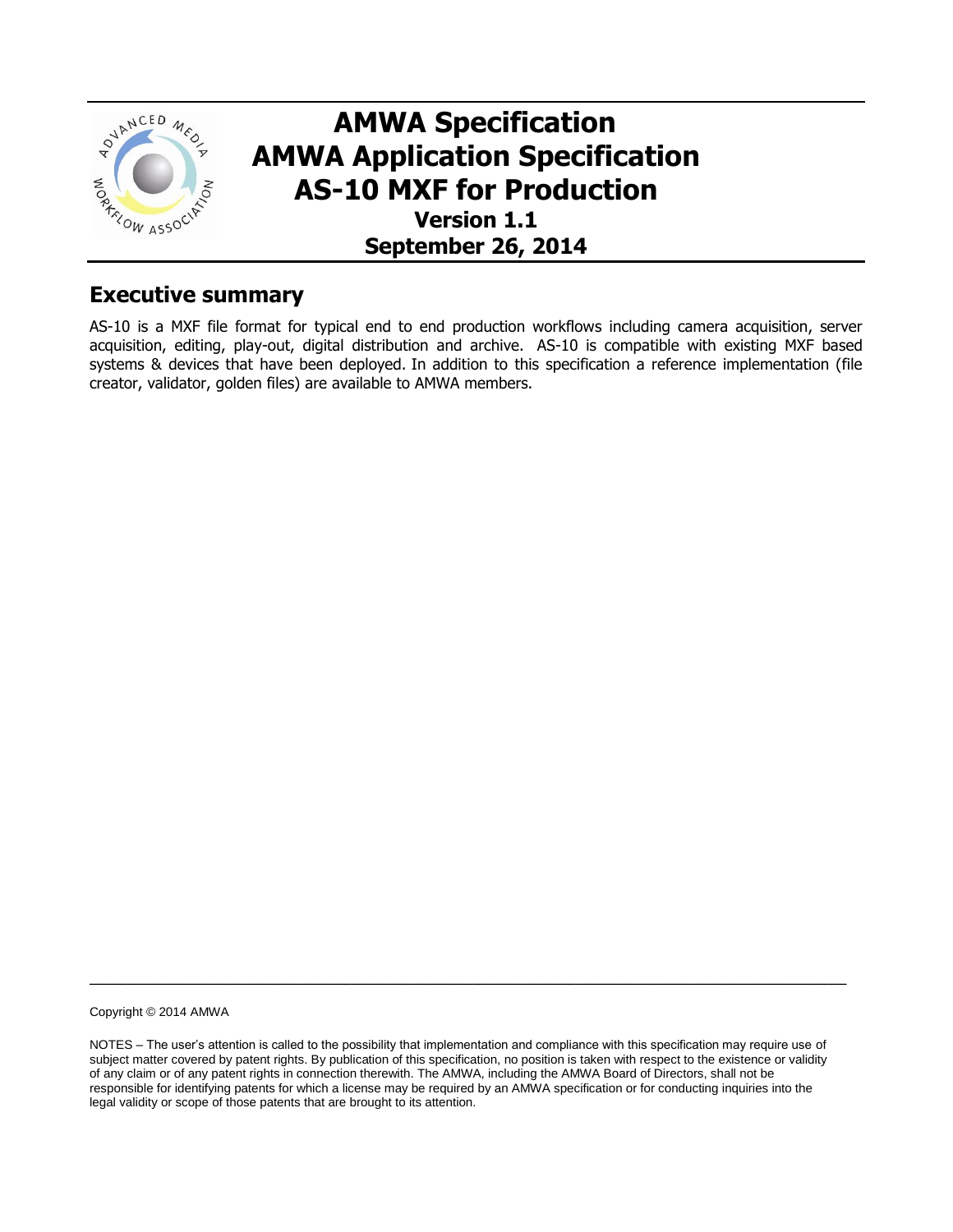## **Contents**

|   | Contents. |           |  |
|---|-----------|-----------|--|
|   |           |           |  |
|   |           |           |  |
|   |           |           |  |
|   |           |           |  |
| 5 |           |           |  |
| 6 |           |           |  |
|   | 6.1       |           |  |
|   | 6.2       |           |  |
| 7 |           |           |  |
|   | 7.1       |           |  |
|   | 7.2       |           |  |
|   | 7.3       | KLV Fill. |  |
|   | 7.4       |           |  |
|   | 7.5       |           |  |
| 8 | Shim      |           |  |
|   | 8.1       |           |  |
|   | 8.2       |           |  |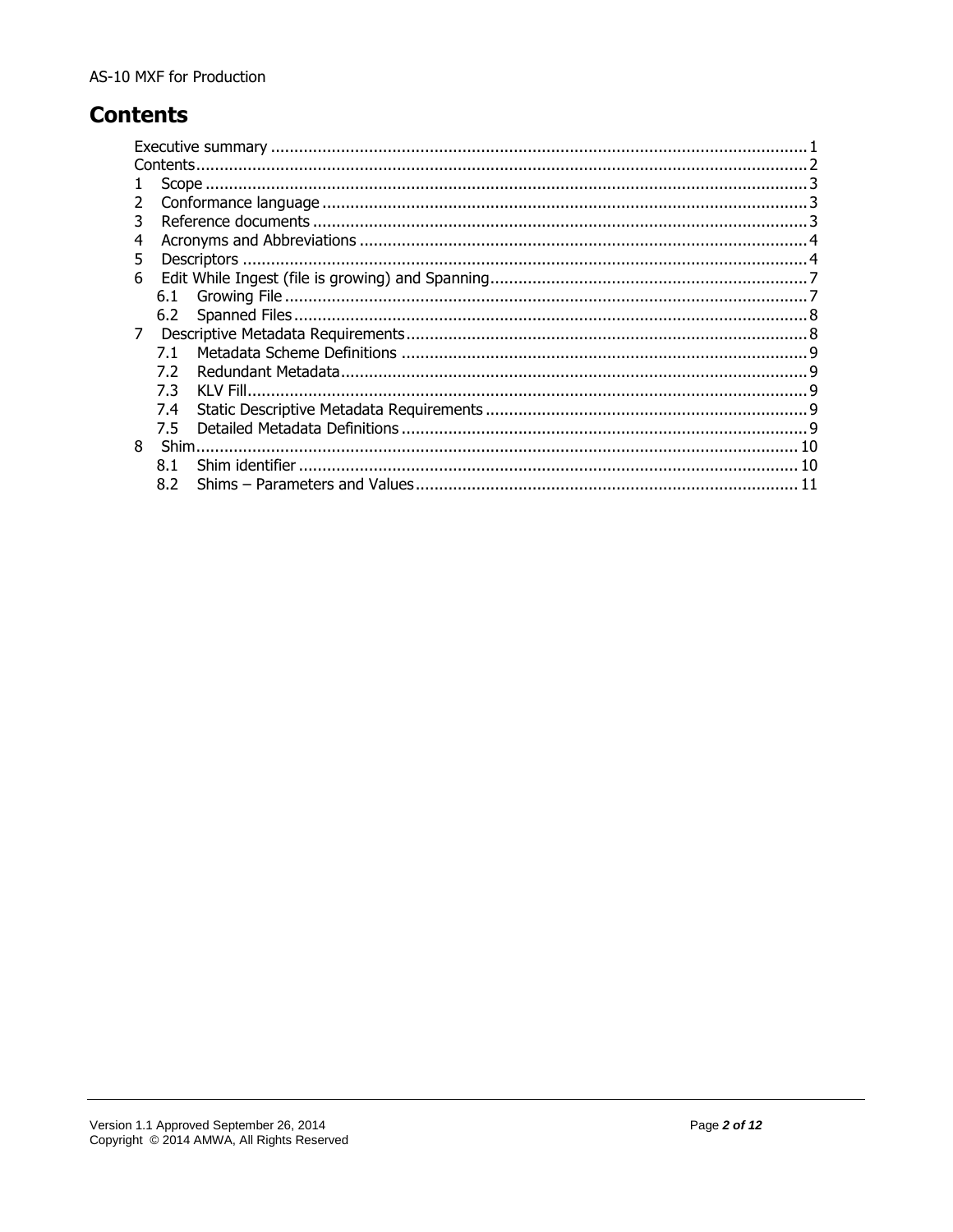# **1 Scope**

This document describes a subset of the MXF format to use for broadcast production workflows from capture and ingest through edit and playout to archive and fulfillment. AS-10 utilizes a single file format originating from Sony XDCAM HD RDD9 that can be used by all production workflow components without the need to transcode or rewrap.

## **2 Conformance language**

Normative text is text that describes elements of the design that are indispensable or contains the conformance language keywords: "shall", "should", or "may". Informative text is text that is potentially helpful to the user, but not indispensable, and can be removed, changed, or added editorially without affecting interoperability. Informative text does not contain any conformance keywords.

All text in this document is, by default, normative, except: the Introduction, any section explicitly labeled as "informative" or individual paragraphs that start with "Note:"

The keywords "shall" and "shall not" indicate requirements strictly to be followed in order to conform to the document and from which no deviation is permitted.

The keywords, "should" and "should not" indicate that, among several possibilities, one is recommended as particularly suitable, without mentioning or excluding others; or that a certain course of action is preferred but not necessarily required; or that (in the negative form) a certain possibility or course of action is deprecated but not prohibited.

The keywords "may" and "need not" indicate courses of action permissible within the limits of the document.

The keyword "reserved" indicates a provision that is not defined at this time, shall not be used, and may be defined in the future. The keyword "forbidden" indicates "reserved" and in addition indicates that the provision will never be defined in the future.

A conformant implementation according to this document is one that includes all mandatory provisions ("shall") and, if implemented, all recommended provisions ("should") as described. A conformant implementation need not implement optional provisions ("may") and need not implement them as described.

Unless otherwise specified, the order of precedence of the types of normative information in this document shall be as follows: Normative prose shall be the authoritative definition; Tables shall be next; followed by formal languages; then figures; and then any other language forms.

# **3 Reference documents**

The following standards contain provisions that, through reference in this text, constitute provisions of this recommended practice. At the time of publication, the editions indicated were valid. All standards are subject to revision, and parties to agreements based on this recommended practice are encouraged to investigate the possibility of applying the most recent edition of the standards indicated below.

SMPTE RDD 9:2013, MXF Interoperability Specification of Sony MPEG Long GOP Products

- SMPTE ST 326:2000, Television SDTI Content Package Format (SDTI-CP)
- SMPTE ST 331:2011, Element and Metadata Definitions for the SDTI-CP

SMPTE ST 381-1:2005, Television — Material Exchange Format (MXF) — Mapping MPEG Streams into the MXF Generic Container

SMPTE ST 382:2007, Material Exchange Format (MXF) —Mapping AES3 and Broadcast Wave Audio into the MXF Generic Container

SMPTE ST 385:2012, Television — Material Exchange Format (MXF) — Mapping SDTI-CP Essence and Metadata into the MXF Generic Container

SMPTE ST 298:2009, Universal Labels for Unique Identification of Digital Data

SMPTE ST 377-1:2011, Material Exchange Format (MXF) — File Format Specification

SMPTE ST 378:2004, Television — Material Exchange Format (MXF) — Operational Pattern 1a (Single Item, Single Package)

SMPTE ST 379-1:2009, Material Exchange Format (MXF) — MXF Generic Container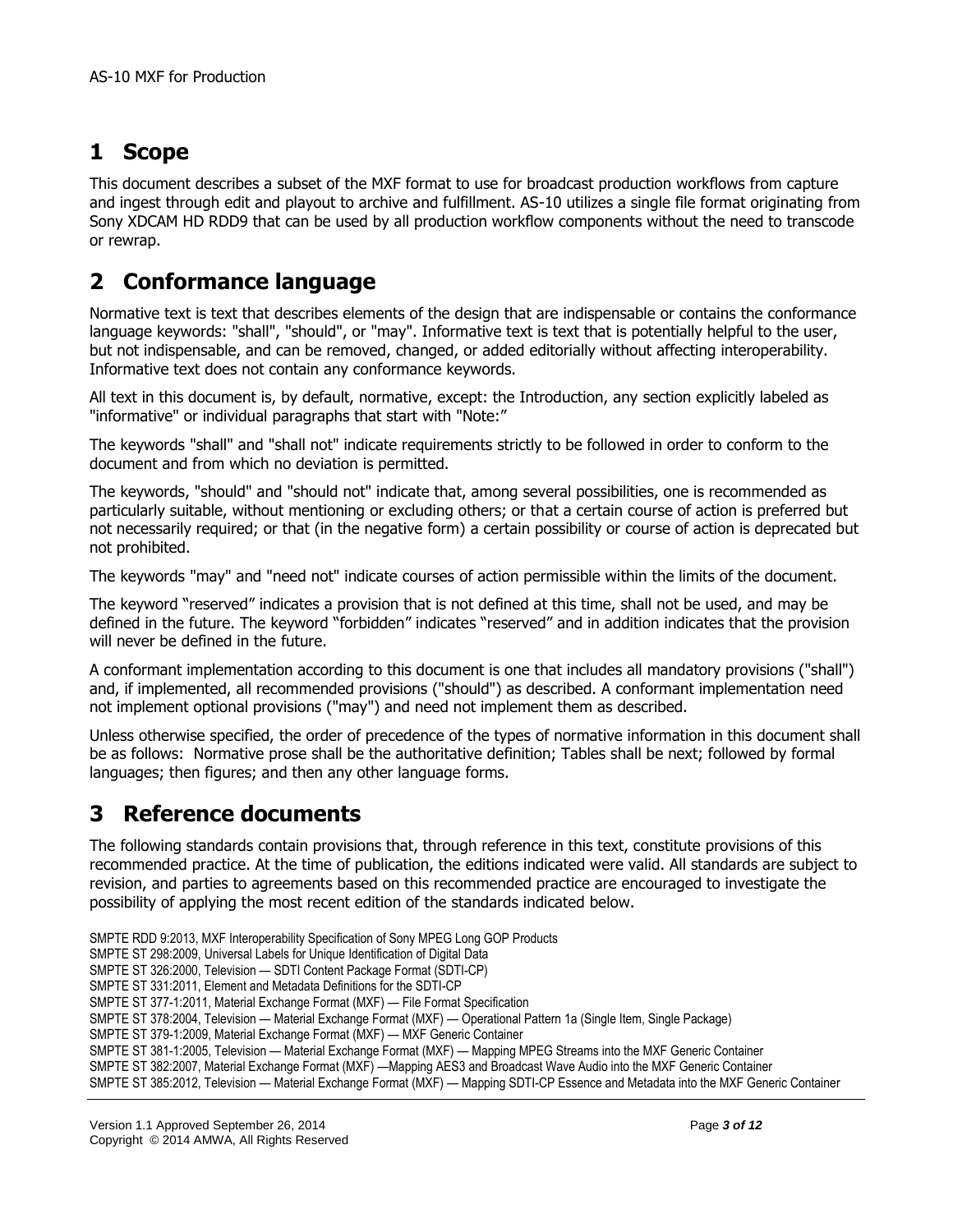# **4 Acronyms and Abbreviations**

**AS-10:** AMWA AS-10 MXF for Production

**UL:** SMPTE ST 298:2009 Universal Label

**DMS: Descriptive Metadata Scheme** 

**DM:** Descriptive Metadata

**DM Segment:** An MXF structure used to generically contain Descriptive Metadata on a track. See ST 377- 1:2011.

**KLV Fill:** Refers to the well-defined means of inserting empty, "fill", data in an MXF file. See ST 377-1:2011. **DMS Scheme Label:** The value stored in an MXF file's Preface::DMSSchemes property. See EG 42:2004. **Shim:** An application specification Constraint set that constrains the AS-10 general specification in order to tailor the general specification for a specific purpose.

# **5 Descriptors**

The following descriptors and legal variants shall be supported with AS-10:

| Property                 | Value                                           | Format, Bitrate, System frequency                                                                                                   | <b>Comment</b>                           |
|--------------------------|-------------------------------------------------|-------------------------------------------------------------------------------------------------------------------------------------|------------------------------------------|
|                          | 00 00 ea 60 00 00 03 e9                         | 59.94p                                                                                                                              |                                          |
|                          | 00 00 00 32 00 00 00 01                         | 50 <sub>p</sub>                                                                                                                     |                                          |
| Sample Rate              | 00 00 75 30 00 00 03 e9                         | 59.94i, 29.97p                                                                                                                      |                                          |
|                          | 00 00 00 19 00 00 00 01                         | 50i, 25p                                                                                                                            |                                          |
|                          | 00 00 5d c0 00 00 03 e9                         | 23.98p                                                                                                                              |                                          |
| <b>Essence Container</b> | 06 0e 2b 34 04 01 01 02 0d 01 03 01 02 04 60 01 |                                                                                                                                     | GC MPEG ES FrameWrap                     |
| SignalStandard           | 04                                              | HD420 1440x1080, 23.98p/25p/29.97p/50i/59.94i<br>HD420 1440x540, 23.98p/25p/29.97p<br>HD422 1920x1080, 23.98p/25p/29.97p/50i/59.94i | 04: SMPTE 274M (1125 line)               |
|                          | 05                                              | HD420 1280x720, 50p/59.94p<br>HD422 1280x720, 23.98p/25p/29.97p/50p/59.94p                                                          | 05: SMPTE 296M (750 line<br>progressive) |
| FrameLayout              | 00                                              | 23.98p/25p/29.97p/50p/59.94p                                                                                                        | 00: FULL_FRAME (progressive)             |
|                          | 01                                              | 50i/59.94i                                                                                                                          | 01: SEPARATE FIELDS<br>(interlaced)      |
|                          | 00 00 05 00                                     | HD420 1280x720, 23.98p/50p/59.94p<br>HD422 1280x720, 23.98p/25p/29.97p/50p/59.94p                                                   | 1280                                     |
| StoredWidth              | 00 00 05 a0                                     | HD420 1440x1080, 23.98p/25p/29.97p/50i/59.94i<br>HD420 1440x540, 23.98p/25p/29.97p                                                  | 1440                                     |
|                          | 00 00 07 80                                     | HD422 1920x1080, 23.98p/25p/29.97p/50i/59.94i                                                                                       | 1920                                     |
|                          | 00 00 02 20                                     | HD420 1440x1080, 50i/59.94i<br>HD420 1440x540, 23.98p/25p/29.97p<br>HD422 1920x1080, 50i/59.94i                                     | 544                                      |
| StoredHeight             | 00 00 02 d0                                     | HD420 1280x720, 23.98p/50p/59.94p<br>HD422 1280x720, 23.98p/25p/29.97p/50p/59.94p                                                   | 720                                      |
|                          | 00 00 04 40                                     | HD420 1440x1080, 23.98p/25p/29.97p<br>HD422 1920x1080, 23.98p/25p/29.97p/50p/59.94p                                                 | 1088                                     |
| StoredF2Offset           | 00 00 00 00                                     |                                                                                                                                     |                                          |
| SampledWidth             | 00 00 05 00                                     | HD420 1280x720, 23.98p/50p/59.94p<br>HD422 1280x720, 23.98p/25p/29.97p/50p/59.94p                                                   | 1280                                     |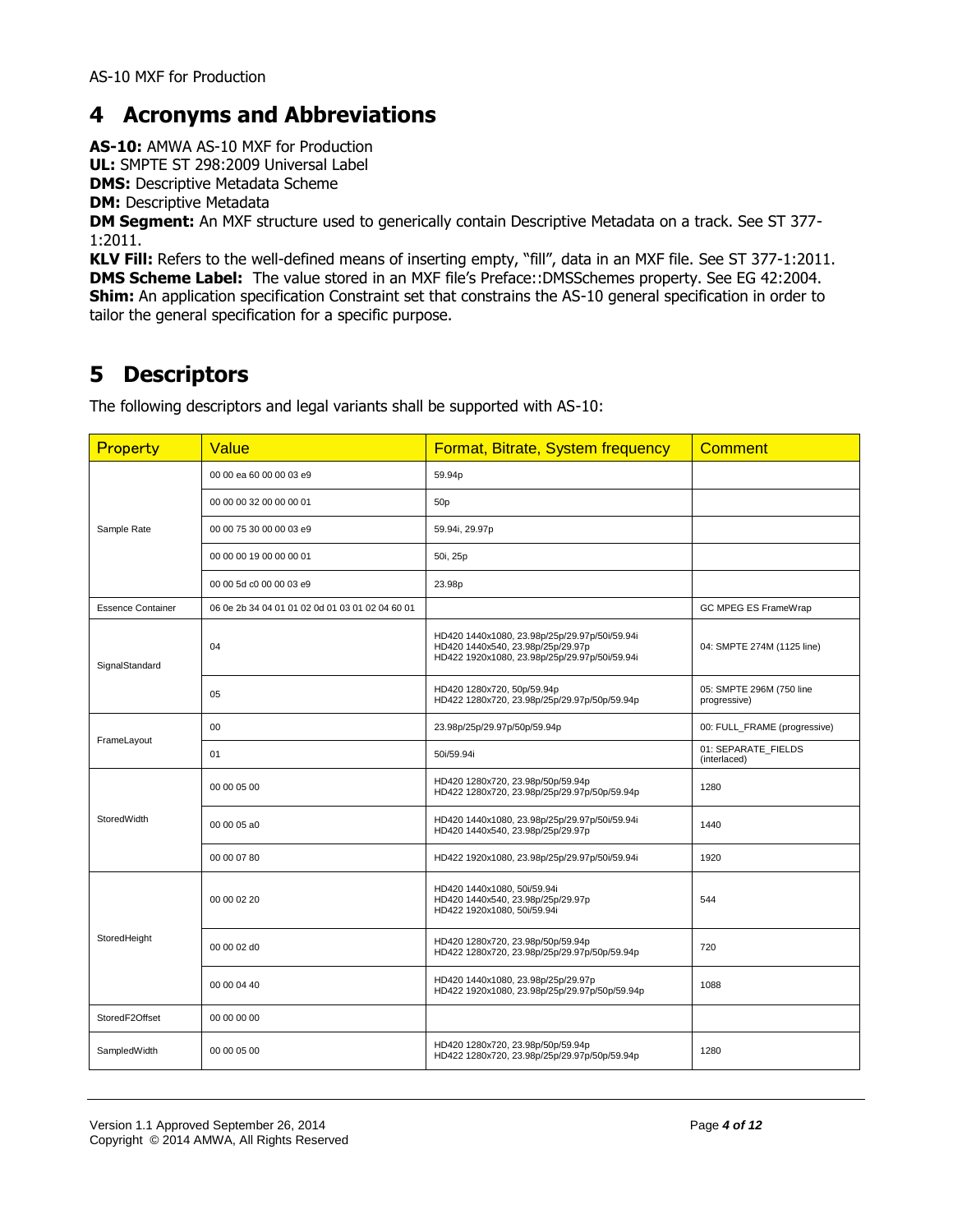|                           | 00 00 05 a0                                     | HD420 1440x1080, 23.98p/25p/29.97p/50i/59.94i<br>HD420 1440x540, 23.98p/25p/29.97p                                       | 1440                                 |
|---------------------------|-------------------------------------------------|--------------------------------------------------------------------------------------------------------------------------|--------------------------------------|
|                           | 00 00 07 80                                     | HD422 1920x1080, 23.98p/25p/29.97p/50i/59.94i                                                                            | 1920                                 |
|                           | 00 00 02 1c                                     | HD420 1440x1080, 50i/59.94i<br>HD420 1440x540, 23.98p/25p/29.97p<br>HD422 1920x1080, 50i/59.94i                          | 540                                  |
| SampledHeight             | 00 00 02 d0                                     | HD420 1280x720, 23.98p/50p/59.94p<br>HD422 1280x720, 23.98p/25p/29.97p/50p/59.94p                                        | 720                                  |
|                           | 00 00 04 38                                     | HD420 1440x1080, 23.98p/25p/29.97p<br>HD422 1920x1080, 23.98p/25p/29.97p/50p/59.94p                                      | 1080                                 |
| SampledXOffset            | 00 00 00 00                                     |                                                                                                                          |                                      |
| SampledYOffset            | 00 00 00 00                                     |                                                                                                                          |                                      |
|                           | 00 00 02 1c                                     | HD420 1440x1080, 50i/59.94i<br>HD420 1440x540, 23.98p/25p/29.97p<br>HD422 1920x1080, 50i/59.94i                          | 540                                  |
| DisplayHeight             | 00 00 02 d0                                     | HD420 1280x720, 23.98p/50p/59.94p<br>HD422 1280x720, 23.98p/25p/29.97p/50p/59.94p                                        | 720                                  |
|                           | 00 00 04 38                                     | HD420 1440x1080, 23.98p/25p/29.97p<br>HD422 1920x1080, 23.98p/25p/29.97p/50p/59.94p                                      | 1080                                 |
|                           | 00 00 05 00                                     | HD420 1280x720, 23.98p/50p/59.94p<br>HD422 1280x720, 23.98p/25p/29.97p/50p/59.94p                                        | 1280                                 |
| DisplayWidth              | 00 00 05 a0                                     | HD420 1440x1080, 23.98p/25p/29.97p/50i/59.94i<br>HD420 1440x540, 23.98p/25p/29.97p                                       | 1440                                 |
|                           | 00 00 07 80                                     | HD422 1920x1080, 23.98p/25p/29.97p/50i/59.94i                                                                            | 1920                                 |
| DisplayXOffset            | 00 00 00 00                                     |                                                                                                                          |                                      |
| DisplayYOffset            | 00 00 00 00                                     |                                                                                                                          |                                      |
| DisplayF2Offset           | 00 00 00 00                                     |                                                                                                                          |                                      |
| Aspect Ratio              | 00 00 00 10 00 00 00 09                         |                                                                                                                          |                                      |
|                           | 00 00 00 02 00 00 00 04 00 00 00 15 00 00 02 48 | HD420 1440x1080, 50i/59.94i<br>HD422 1920x1080, 50i/59.94i                                                               | (21, 584) : Interlace                |
| VideoLineMap              | 00 00 00 02 00 00 00 04 00 00 00 1A 00 00 00 00 | HD420 1280x720, 23.98p/50p/59.94p<br>HD422 1280x720, 23.98p/25p/29.97p/50p/59.94p                                        | (26) : Progressive 720p              |
|                           | 00 00 00 02 00 00 00 04 00 00 00 2a 00 00 00 00 | HD420 1440x1080, 23.98p/25p/29.97p<br>HD420 1440x540, 23.98p/25p/29.97p<br>HD422 1920x1080, 23.98p/25p/29.97p/50p/59.94p | (42) : Progressive 1080p, 540p       |
| CaptureGamma              | 06 0e 2b 34 04 01 01 01 04 01 01 01 01 02 00 00 |                                                                                                                          | ITU-R BT.709 transfer characteristic |
| ImageAlignmentOffset      | 00 00 00 00                                     |                                                                                                                          |                                      |
| ImageStartOffset          | 00 00 00 00                                     |                                                                                                                          |                                      |
| ImageEndOffset            | 00 00 00 00                                     |                                                                                                                          |                                      |
| FieldDominance            | 01                                              |                                                                                                                          |                                      |
|                           | 06 0e 2b 34 04 01 01 03 04 01 02 02 01 03 03 00 | HD420 1440x1080, 17.5M/35M<br>HD420 1280x720, 25M/35M                                                                    | MP@HL Long GOP                       |
| Picture Essence<br>Coding | 06 0e 2b 34 04 01 01 08 04 01 02 02 01 05 03 00 | HD420 1440x1080, 25M                                                                                                     | MP@H-14 Long GOP                     |
|                           | 06 0e 2b 34 04 01 01 03 04 01 02 02 01 04 03 00 | HD422 1920x1080, 50M<br>HD422 1280x720, 50M                                                                              | 422P@HL Long GOP                     |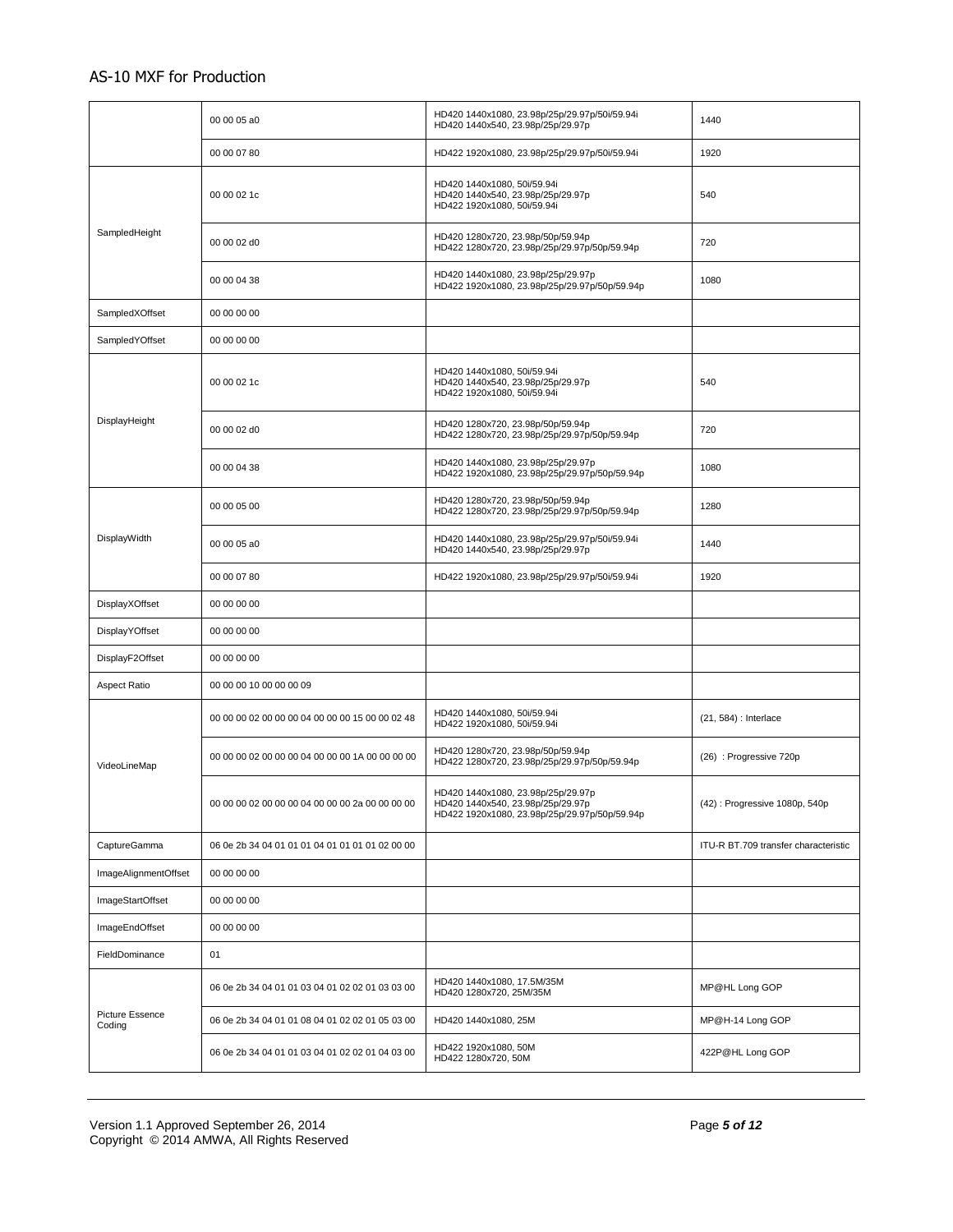|                       | 06 0e 2b 34 04 01 01 03 0e 06 41 02 01 03 03 01 | HD420 1440x540, 8.75M/17.5M (Over Crank of HD420<br>1440x1080, 17.5M/35M) | MP@HL Long GOP Over Crank   |
|-----------------------|-------------------------------------------------|---------------------------------------------------------------------------|-----------------------------|
|                       | 06 0e 2b 34 04 01 01 03 0e 06 41 02 01 05 03 01 | HD420 1440x540, 12.5M (Over Crank of HD420<br>1440x1080, 25M)             | MP@H-14 Long GOP Over Crank |
|                       | 06 0e 2b 34 04 01 01 03 0e 06 41 02 01 04 03 01 | HD422 1920x540, 25M (Over Crank of HD422 1920x1080,<br>50M)               | 422P@HL Long GOP Over Crank |
| ComponentDepth        | 00 00 00 08                                     |                                                                           | 8bit                        |
| HorizontalSubsampling | 00 00 00 02                                     |                                                                           | 4:2:0, 4:2:2                |
| VerticalSubsampling   | 00 00 00 01                                     | HD422                                                                     | 4:2:2                       |
|                       | 00 00 00 02                                     | HD420                                                                     | 4:02:00                     |
|                       | 00                                              | HD422                                                                     | 4:2:2                       |
| ColorSiting           | 06                                              | HD420 (MXF Version 1.3)                                                   |                             |
|                       | ff                                              | HD420 (MXF Version 1.2)                                                   |                             |
| ReversedByteOrder     | 00                                              |                                                                           | <b>FALSE</b>                |
| PaddingBits           | 00 00                                           |                                                                           |                             |
| BlackRefLevel         | 00 00 00 10                                     |                                                                           | 16                          |
| WhiteRefLevel         | 00 00 00 eb                                     |                                                                           | 235                         |
| ColorRange            | 00 00 00 e1                                     |                                                                           | 225 (8 bit)                 |
|                       | 00                                              |                                                                           | <b>FALSE</b>                |
| SingleSequence        | 01                                              |                                                                           | <b>TRUE</b>                 |
|                       | 00                                              |                                                                           | <b>FALSE</b>                |
| ConstantBframe        | 01                                              |                                                                           | <b>TRUE</b>                 |
|                       | 01                                              | 23.98p/25p/29.97p/50p/59.94p                                              | 01: Progressive             |
| CodedContentType      | 02                                              | 50i/59.94i                                                                | 02: Interlaced              |
| LowDelay              | $00\,$                                          |                                                                           | <b>FALSE</b>                |
|                       | 00                                              |                                                                           | Open GOP                    |
| ClosedGOP             | 01                                              |                                                                           | Closed GOP                  |
| IdenticalGOP          | 00                                              |                                                                           | <b>FALSE</b>                |
|                       | 01                                              |                                                                           | <b>TRUE</b>                 |
| MaxGOP                | 000c                                            | 23.98p/25p/50i/50p/59.94p                                                 |                             |
|                       | 00 Of                                           | 29.97p/59.94i                                                             |                             |
| <b>BPictureCount</b>  | 00 02                                           |                                                                           |                             |
|                       | 01 0b 07 60                                     | HD420 1440x1080, 17.5M                                                    |                             |
|                       | 01 7d 78 40                                     | HD420 1440x1080, 25M<br>HD420 1280x720, 25M                               |                             |
| <b>BitRate</b>        | 02 16 0e c0                                     | HD420 1440x1080, 35M<br>HD420 1280x720, 35M                               |                             |
|                       | 02 fa f0 80                                     | HD422 1920x1080, 50M<br>HD422 1280x720, 50M                               |                             |
|                       | 00 85 83 b0                                     | HD420 1440x540, 8.75M (Over Crank of HD420<br>1440x1080, 17.5M)           |                             |
|                       | 00 be bc 20                                     | HD420 1440x540, 12.5M (Over Crank of HD420<br>1440x1080, 25M)             |                             |
|                       |                                                 |                                                                           |                             |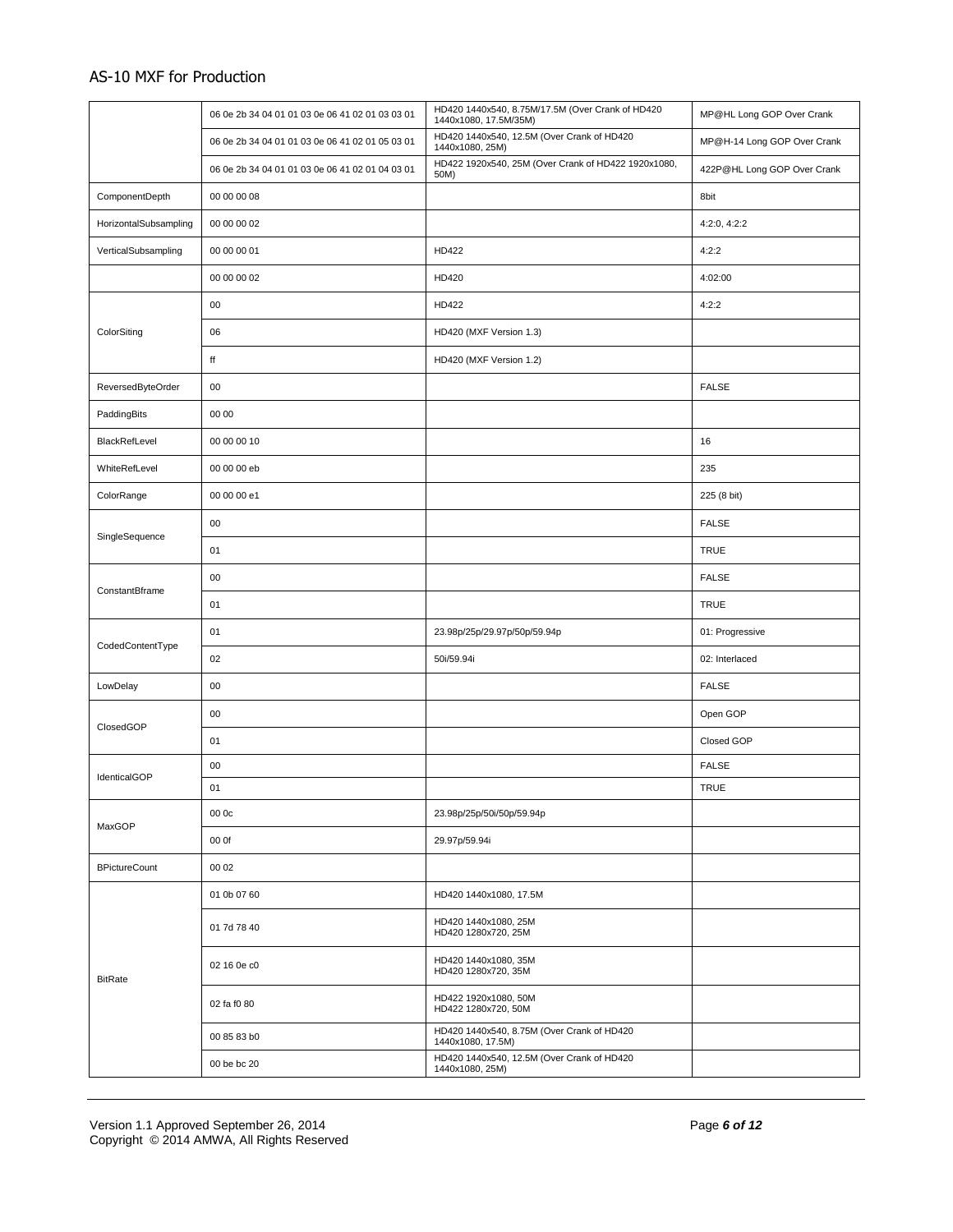|                 | 01 0b 07 60 | HD420 1440x540, 17.5M (Over Crank of HD420<br>1440x1080, 35M)                                                                      |         |
|-----------------|-------------|------------------------------------------------------------------------------------------------------------------------------------|---------|
|                 | 44          | HD420 1440x1080, 17.5M/35M<br>HD420 1280x720, 25M/35M<br>HD420 1440x540, 8.75M/17.5M (Over Crank of HD420<br>1440x1080, 17.5M/35M) | MP@HL   |
| ProfileAndLevel | 46          | HD420 1440x1080, 25M<br>HD420 1440x540, 12.5M (Over Crank of HD420<br>1440x1080, 25M)                                              | MP@H-14 |
|                 | 82          | HD422 1920x1080, 50M<br>HD422 1280x720, 50M<br>HD422 1920x540, 25M (Over Crank of HD422 1920x1080,<br>50M)                         | 422P@HL |

# **6 Edit While Ingest (file is growing) and Spanning**

Two key functions of MXF media in a production workflow are a Growing File and Spanning Files.

Section 6.1 defines the metadata of a growing file, that enables decoders to access the file while it is growing. Section 6.2 defines the spanning files function, that enables encoders to divide a continuous recording into a series of smaller files, which solves file size limitations.

<span id="page-6-0"></span>The methods described are complementary – either or both can be used as needed.

### **6.1 Growing File**

While a file is growing and is still being written, properties of the metadata shall be as follows:

In the Header Partition, the status of the partition shall be Open and Incomplete, the Footer Partition property is set to 0, and the Duration values in the Header Metadata are set to -1.

In the Body Partitions, the status of the partition should be Open and Complete, and the Footer Partition property is set to 0.

Note that while a file is growing, the Footer PartitionPack and the RandomIndexPack (RIP) will not yet have been written.

After a file is finished (no longer growing), and after all final IndexTable Segments are completed, a Footer Partition with a Closed and Complete FooterPartitionPack shall be written, with a FooterPartition property set to the correct value. The Footer Partition shall include a copy of the Header Metadata, with the conclusive Duration of the file.

After the Footer PartitionPack is written, a complete RandomIndexPack (RIP) shall be written.

It is not necessary to modify the Header Partition after a file is finished (no longer growing), and after the Footer Partition Pack is written, if desired, the Header may be rewritten as a Closed and Complete Header, with the correct value of the FooterPartition property and with updated Header Metadata including the conclusive Duration.

It is not necessary to modify the BodyPartitionPacks after a file is finished (no longer growing), and after the Footer Partition Pack is written, but if desired, Body PartitionPacks may be rewritten with Closed and Complete status and with the correct value of the FooterPartition property.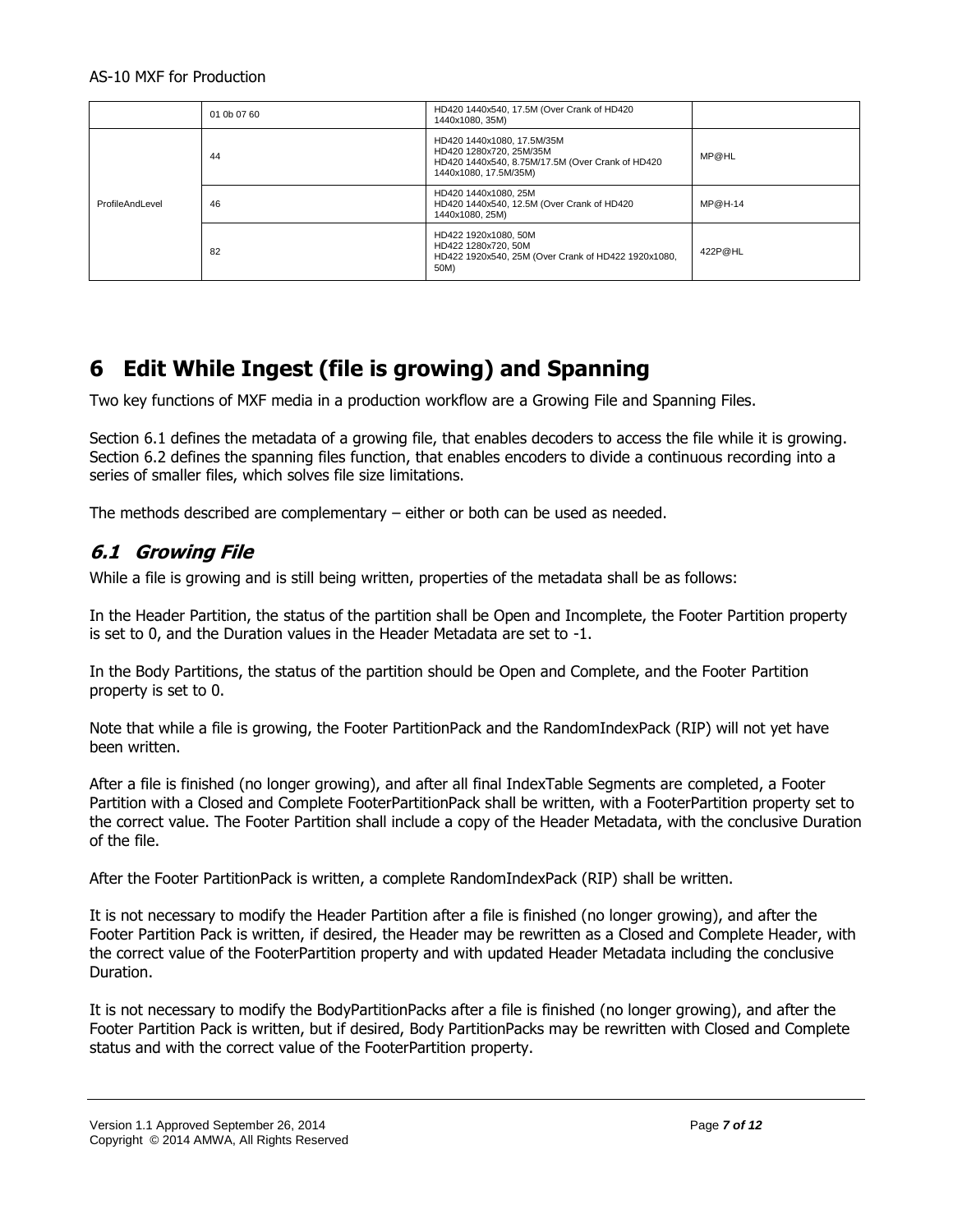## **6.2 Spanned Files**

A single continuous recording may be contained within a set of Spanned Files, as shown in the diagram below:

|                                 |                         | seamless<br>spanning | seamless<br>spanning | seamless<br>spanning | seamless<br>spanning    | seamless<br>spanning | seamless<br>spanning    |
|---------------------------------|-------------------------|----------------------|----------------------|----------------------|-------------------------|----------------------|-------------------------|
|                                 | File1                   | File2                | File3                | $\sim$ $\sim$ $\sim$ | File11                  | $ -$                 | FileN                   |
| Duration of each file (frame)   | 3000                    | 4000                 | 5000                 | .                    | 6000                    |                      |                         |
| AS 10 Common Spanning ID UMID   | <b>UMID-Spanning ID</b> | UMID-Spanning ID     | UMID-Spanning ID     |                      | <b>UMID-Spanning ID</b> |                      | <b>UMID-Spanning ID</b> |
| AS 10 Spanning Number Uint16    | 0x0001                  | 0x0002               | 0x0003               | $\sim$ $\sim$        | 0x000B                  | $-$                  | $0x00**$                |
| AS 10 Cumulative Duration Int64 | 0                       | 3000                 | 7000                 | $\sim$ $\sim$ $\sim$ | 3000+4000+5000++File10  | $\sim$ $\sim$ $\sim$ | ****                    |
| MaterialPackage::PackageID UMID | UMID-1                  | $UMID-2$             | UMID-3               |                      | <b>UMID-11</b>          |                      | <b>UMID-N</b>           |

When Spanning is in use, every file in the set shall include a DMS-AS 10::AS 10 Common Spanning ID property, whose value is a basic UMID which shall have the same value for every file in the set (shown as UMID-SpanningID in the above diagram).

When Spanning is in use, every file in the set shall include a DMS-AS 10::AS 10 Cumulative Duration property, whose value is a 64-bit integer containing the sum of the durations of all preceding files in the set, measured in EditUnits. For example, for File 3 with Spanning Number 3, the Cumulative Duration equals the duration of File 1 plus the duration of File 2.

The files in a set are numbered sequentially using the DMS\_AS\_10::AS\_10\_Spanning\_Number property. The Spanning Number of the first file in the set shall be set to 1. Spanning Number 0 shall not be used.

When Spanning is not in use, the DMS-AS\_10 instance may still be present, and the AS\_10\_Spanning\_Number property shall be set to zero. Decoders shall ignore the AS\_10\_Common\_Spanning\_ID and AS 10 Cumulative Duration properties.

Every file in the set except the last one shall be marked Closed and Complete in the Footer Partition, and the duration of the MaterialPackage shall equal the duration of the FilePackage which shall equal the duration of the essence (excluding any pre-charge).

When Spanning is used in combination with a Growing File, the metadata of the last file (File N) in the set shall be processed as for a Growing File (see [6.1 above\)](#page-6-0). After File N is finished (no longer growing), and after the Footer Partition Pack is written, the Header should be rewritten as a Closed and Complete Header, with the correct value of the FooterPartition property and with updated Header Metadata including the conclusive Duration of File N. If the recording continues thereafter, encoders will start a new file (File N+1).

# **7 Descriptive Metadata Requirements**

AS-10 "MXF for Production" does not require Descriptive Metadata; however, Descriptive Metadata may be useful as part of a production workflow and should be inserted into the file as outlined in this section.

AS-10 metadata shall be encoded using a dedicated Descriptive Metadata track that is added to the MXF Material Package in the MXF file in accordance with SMPTE ST 377-1:2011 and SMPTE EG 42:2004. The descriptive metadata shall contain a DMS\_AS\_10\_Framework object. The presence of the DMS\_AS\_10\_Framework metadata object in the file shall be identified by adding a DMS\_AS\_10\_Scheme label to the file's MXF Preface:DMSchemes property.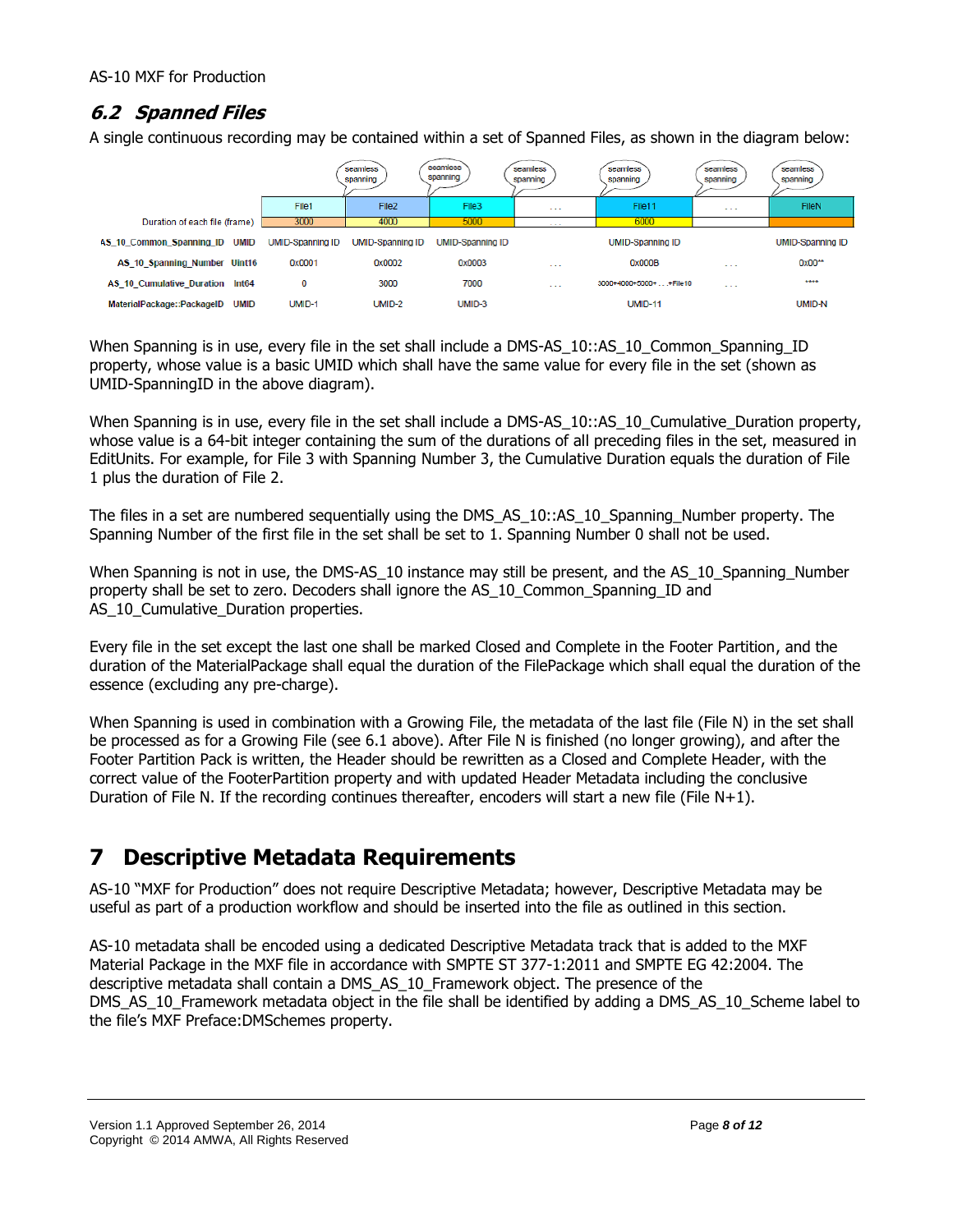### **7.1 Metadata Scheme Definitions**

An AS-10 Metadata Scheme Definition shall fully specify the following: i) the DM Scheme Label that identifies the scheme, ii) the scheme's specialized DM Framework, iii) the individual metadata items that are contained by the scheme's specialized DM Framework.

Shims may be used to include or add Descriptive Metadata to the file in accordance with AS-10 Descriptive Metadata requirements. The AS-10 metadata scheme used in the file shall be identified by the use of a DM Scheme label contained in the MXF Preface::DMSchemes property. Each metadata scheme has an associated specialized DM Framework that shall be contained by a dedicated Descriptive Metadata Track.

All keys used to identify AS-10 DM Scheme labels, this associated specialized DM Framework, and individual metadata items, shall be SMPTE ST 298:2009 Universal Labels and shall be published in the SMPTE metadata registry (http://www.smpte-ra.org).

### **7.2 Redundant Metadata**

Custom metadata included in an AS-10 file should not duplicate metadata elements that are already carried in MXF Structural Metadata. In the event of disagreement between redundant, duplicate, metadata items present in an AS-10 MXF file, decoders should accord the highest priority to MXF Structural Metadata, and lowest priority to the redundant shim-specified metadata.

## **7.3 KLV Fill**

To provide for addition of Descriptive Metadata, applications should include a KLV Fill of at least 8 kilobytes in length following the header partition when initially creating an AS-10 file.

## **7.4 Static Descriptive Metadata Requirements**

AS-10 files shall conform to the descriptive metadata track structure described by SMPTE EG 42:2004. AS-10 descriptive metadata tracks shall use the following subset of the MXF structure described in SMPTE EG 42:2004:

- A Static Track contained by the single Material Package in the AS-10 MXF file.
- A Sequence object contained by the Static Track.
- A single DM Segment object contained by the Sequence.

• A DM Framework instance contained by the DM Segment. The DM Framework instance type shall map to one of the schemes defined in Preface::DMSchemes.

## **7.5 Detailed Metadata Definitions**

The following table specifies a DM scheme and framework that is provided as part of this specification.

| DM Scheme                | vpe          |                                     | <b>Description</b>                  |
|--------------------------|--------------|-------------------------------------|-------------------------------------|
| DMS AS 10 Core           | DM Scheme    | 060e2b34.04010101.0d010701.0a010000 | AS-10 Metadata Scheme               |
| DMS_AS_10_Core_Framework | DM Framework | 060e2b34.02530101.0d010701.0a010100 | AS-10 Metadata<br>Framework set key |

The following table specifies the AS-10 Framework that is provided as part of this specification.

| Name                     | $T$ <sub>V</sub> $pe$ | Length | Rea      | UL                               | <b>Description</b>              |
|--------------------------|-----------------------|--------|----------|----------------------------------|---------------------------------|
| DMS AS 10 Core Framework | DM<br>Framework       | 16     | Reguired | 060e2b34<br>02530101<br>0d010701 | AS 10 Metadata<br>Framework Set |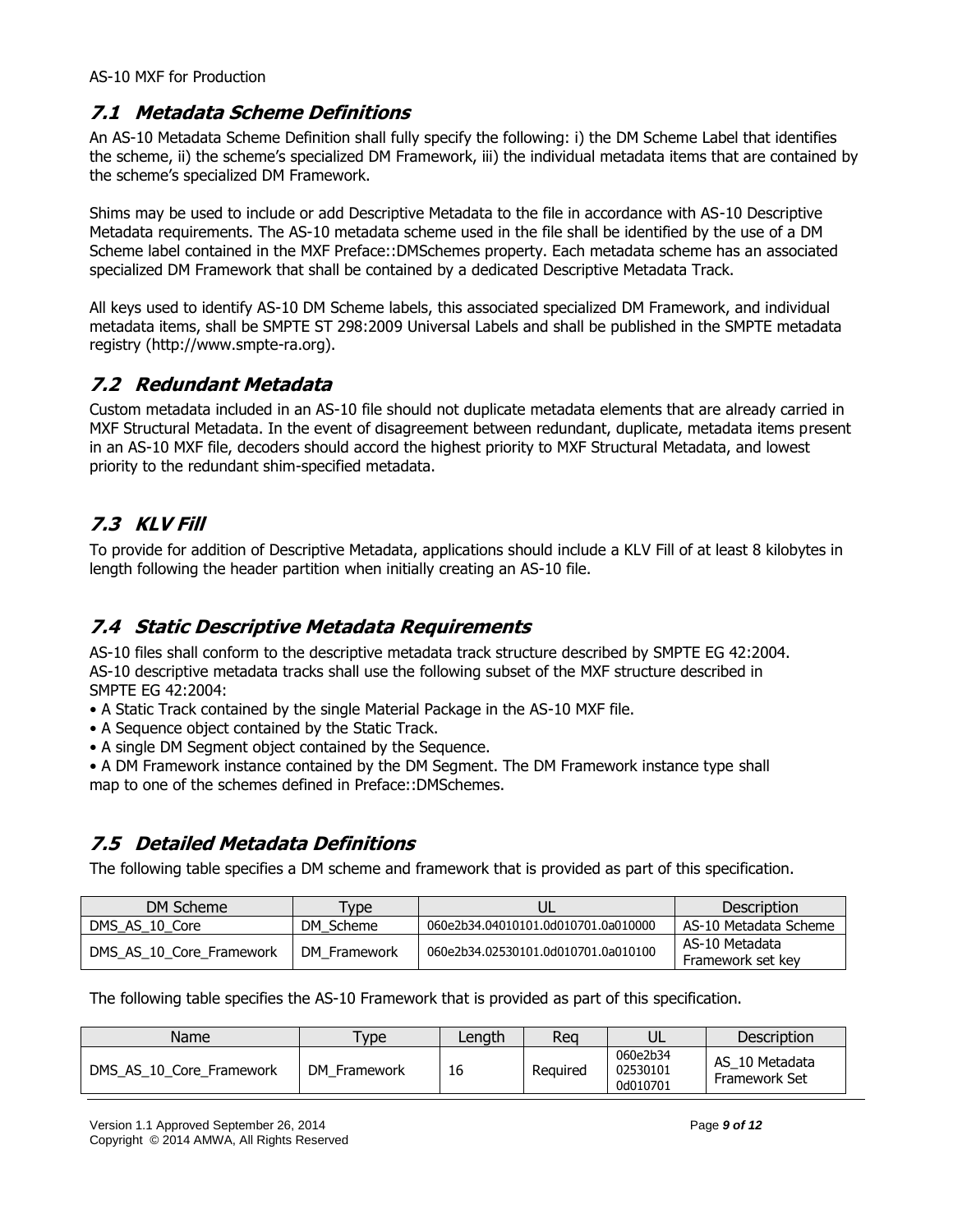|                            |                   |          |          | 0a010100                                     |                                                                                                                                      |
|----------------------------|-------------------|----------|----------|----------------------------------------------|--------------------------------------------------------------------------------------------------------------------------------------|
| Length                     | <b>BER Length</b> | Variable | Required |                                              | Value Length                                                                                                                         |
| <b>Instance UID</b>        | <b>UUID</b>       | 16       | Required |                                              |                                                                                                                                      |
| Generation UID             | <b>UUID</b>       | 16       | Optional |                                              |                                                                                                                                      |
| AS_10_Shim_Name            | UTF16String       | Variable | Required | 060e2b34<br>01010101<br>0d010701<br>0a010101 | The name of the<br>AS_10 shim                                                                                                        |
| AS_10_Type                 | UTF16String       | Variable | Optional | 060e2b34<br>01010101<br>0d010701<br>0a010102 | Type that describes<br>the production<br>category of clip                                                                            |
| AS 10 Main Title           | UTF16String       | Variable | Optional | 060e2b34<br>01010101<br>0d010701<br>0a010103 | Main title<br>associated with the<br>clip                                                                                            |
| AS_10_Sub_Title            | UTF16String       | Variable | Optional | 060e2b34<br>01010101<br>0d010701<br>0a010104 | Sub title associated<br>with the clip                                                                                                |
| AS_10_Title_Description    | UTF16String       | Variable | Optional | 060e2b34<br>01010101<br>0d010701<br>0a010105 | Title description<br>associated with the<br>clip                                                                                     |
| AS_10_Organization_Name    | UTF16String       | Variable | Optional | 060e2b34<br>01010101<br>0d010701<br>0a010106 | The name of a<br>Organization                                                                                                        |
| AS_10_Person_Name          | UTF16String       | Variable | Optional | 060e2b34<br>01010101<br>0d010701<br>0a010107 | The name of a<br>Person                                                                                                              |
| AS_10_Location_Description | UTF16String       | Variable | Optional | 060e2b34<br>01010101<br>0d010701<br>0a010108 | The text description<br>of a location                                                                                                |
| AS_10_Common_Spanning_ID   | <b>UMID</b>       | 32       | Optional | 060e2b34<br>01010101<br>0d010701<br>0a010109 | UMID for the total<br>spanning clips                                                                                                 |
| AS_10_Spanning_Number      | Uint16            | 2        | Optional | 060e2b34<br>01010101<br>0d010701<br>0a01010a | Identifier for the<br>spanning number<br>(1 <sup>st</sup> clip: 00 01)                                                               |
| AS_10_Cumulative_Duration  | Position (Int64)  | 8        | Optional | 060e2b34<br>01010101<br>0d010701<br>0a01010b | Cumulative<br>Duration of<br>preceding spanning<br>clips in this set<br>(spanning number<br>0 up to this-1), in<br><b>Edit Units</b> |

# **8 Shim**

## **8.1 Shim identifier**

AS-10 shims shall specify a value, as described, for each of the following shim parameters. Shims describe additional constraints that make sense within the context of the general AS-10 requirements. A shim may describe constraints that tighten the conformance language that appears in the general specification (e.g. change should to shall).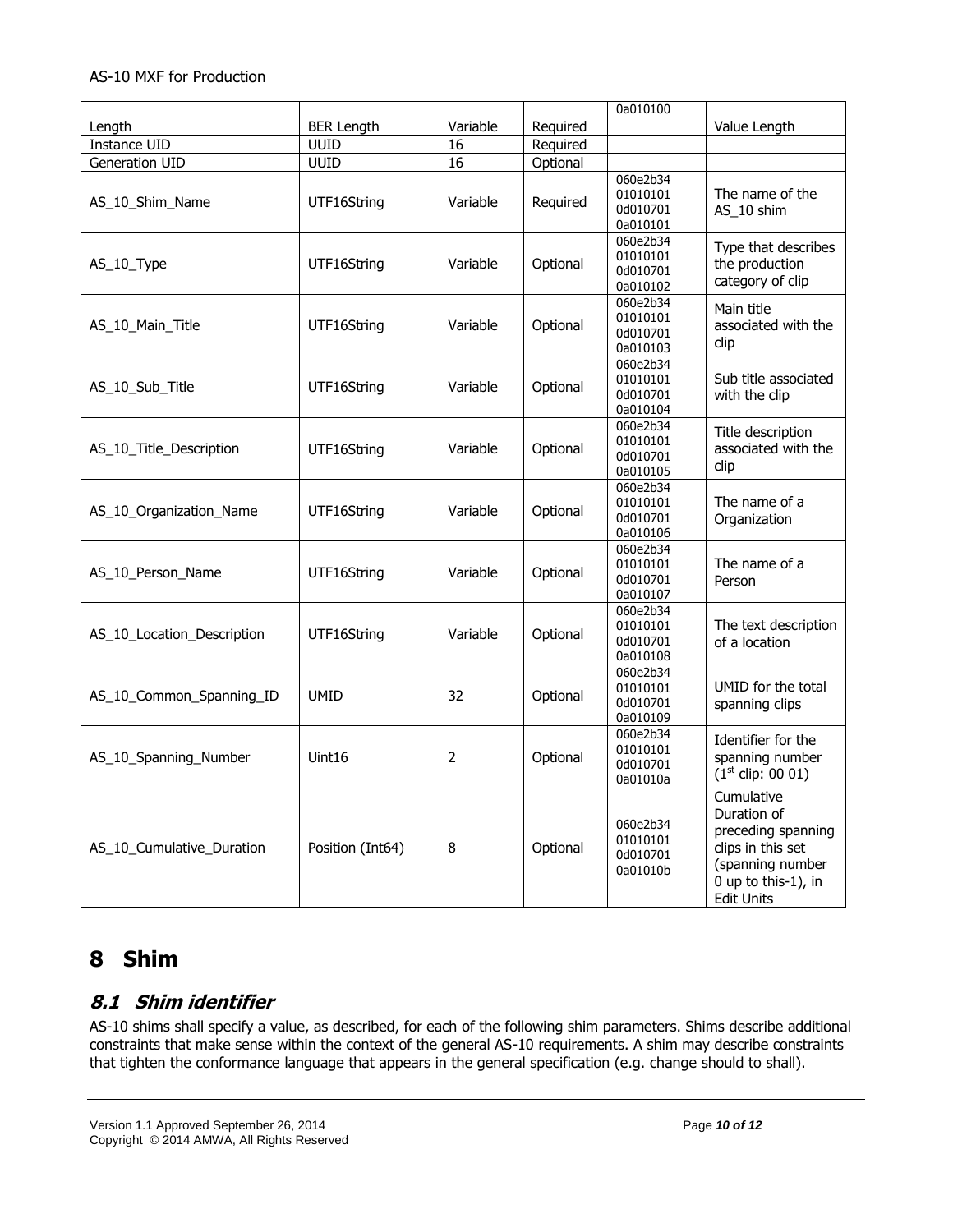| <b>Shim parameter</b> | <b>Description</b>                                                                                                                                                                                  |
|-----------------------|-----------------------------------------------------------------------------------------------------------------------------------------------------------------------------------------------------|
| format                | Sony mpg format values can be either "HD" or "HD422"                                                                                                                                                |
| video_coding          | Refers to the MPEG-2 profile and level, values can be "MP@HL" or "422P@HL"                                                                                                                          |
| color_sample_ratio    | Refers to video sample rate with values of either, "4:2:0" or "4:2:2"                                                                                                                               |
| frame size            | Video frame size which can be one of "1440x1080", "1280x720", "1920x1080"                                                                                                                           |
| audio coding          | Refers to a value which combines audio channels/bit depth/sample rate and can be one of<br>"PCM 2 ch/16 bit/48kHz", "PCM 4 ch/16 bit/48 kHz", "PCM 8 ch/16 bit/48 kHz", "PCM 4<br>ch/24 bit/48 kHz" |
| bit rate              | Video bit rate one of "18 VBR", "25 CBR", "35 VBR", "50 CBR"                                                                                                                                        |
| <b>Shim Name</b>      | The value of the shim name property                                                                                                                                                                 |

## **8.2 Shims – Parameters and Values**

#### AS-10 CNN Shim Specification

| Shim parameter     | <b>Shim Value</b>      |  |  |  |
|--------------------|------------------------|--|--|--|
| format             | HD                     |  |  |  |
| video_coding       | MP@HL                  |  |  |  |
| color_sample_ratio | 4:2:0                  |  |  |  |
| frame size         | 1440x1080              |  |  |  |
| audio_coding       | PCM 4 ch/16 bit/48 kHz |  |  |  |
| bit rate           | 35_VBR                 |  |  |  |
| <b>Shim Name</b>   | "CNN HD 2012"          |  |  |  |

#### AS-10 NRK Shim Specification

| Shim parameter     | <b>Shim Value</b>      |
|--------------------|------------------------|
| format             | HD422                  |
| video_coding       | 422P@HL                |
| color_sample_ratio | 4:2:2                  |
| frame size         | 1920x1080              |
| audio_coding       | PCM 8 ch/16 bit/48 kHz |
| bit rate           | 50_CBR                 |
| <b>Shim Name</b>   | "NRK HD 2012"          |

#### AS-10 CANAL Shim Specification

| Shim parameter     | <b>Shim Value</b>      |
|--------------------|------------------------|
| format             | HD422                  |
| video_coding       | 422P@HL                |
| color_sample_ratio | 4:2:2                  |
| frame size         | 1920x1080              |
| audio_coding       | PCM 8 ch/24 bit/48 kHz |
| bit rate           | 50 CBR                 |
| <b>Shim Name</b>   | "HIGH_HD_2014"         |